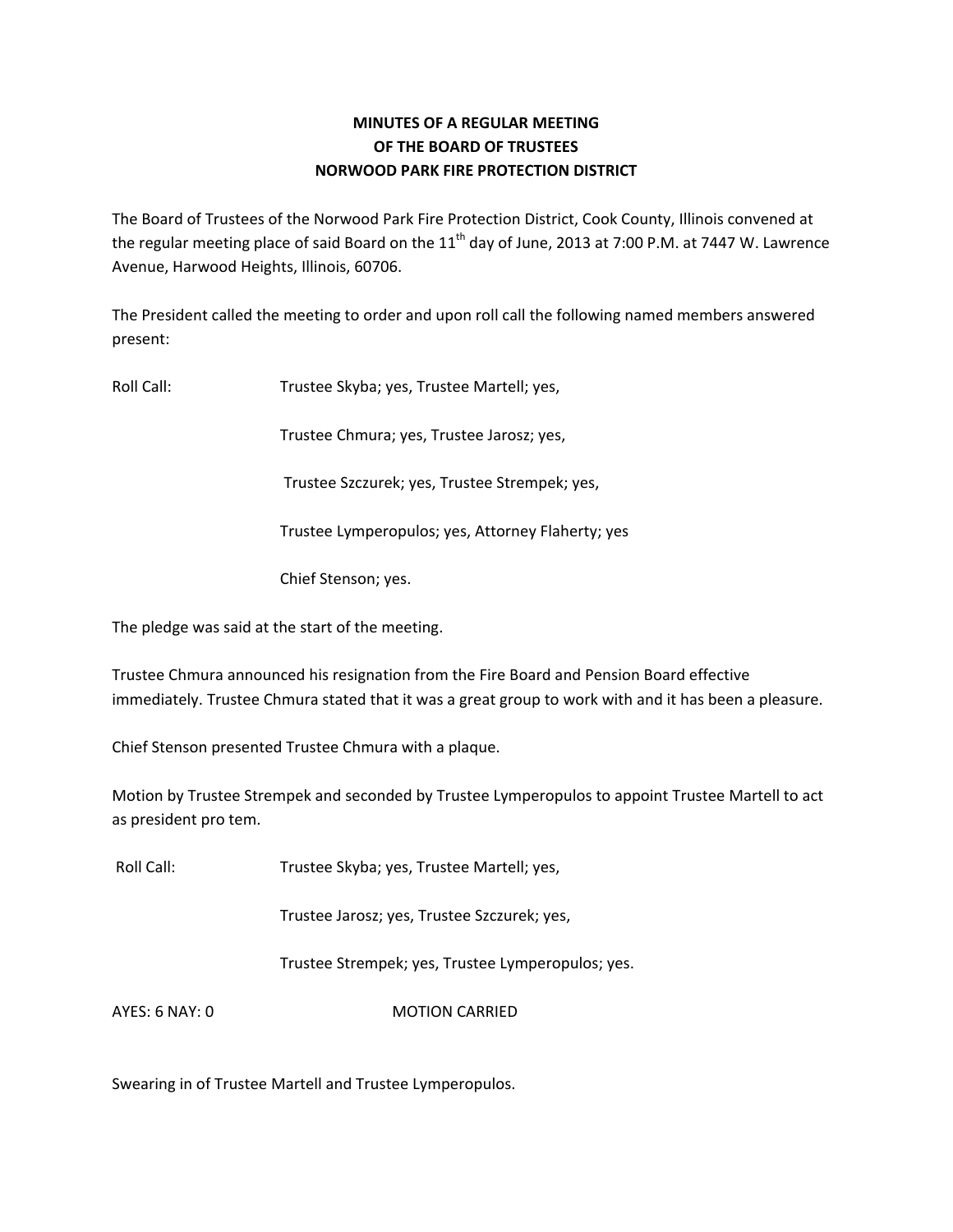Motion by Trustee Skyba and seconded by Trustee Jarosz to table the appointment to fill the vacancy on the Board of Trustees until such time as his successor is duly elected and qualified.

Roll Call: Trustee Skyba; yes, Trustee Martell; yes,

Trustee Jarosz; yes, Trustee Szczurek; yes,

Trustee Strempek; yes, Trustee Lymperopulos; yes.

AYES: 6 NAY: 0 MOTION CARRIED

Trustee Martell asked Attorney Flaherty to explain the process to the board on nominating President, Secretary and Treasurer.

Motion by Trustee Jarosz and seconded by Trustee Skyba to table the election of President, Secretary and Treasurer for the Board of Trustees and the Resolution confirming and declaring the election.

Roll Call: Trustee Skyba; yes, Trustee Martell; yes,

Trustee Jarosz; yes, Trustee Szczurek; yes,

Trustee Strempek; yes, Trustee Lymperopulos; yes.

AYES: 6 NAY: 0 MOTION CARRIED

## **COMMUNICATION WITH AUDIENCE** (Public Participation)

A motion was made by Trustee Strempek and seconded by Trustee Skyba to suspend the rules to permit visitors to be recognized. The Board retains the right to refuse to recognize any individual if they feel their comments are not relevant or to "put them off", if they exceed their time allotment. After all have had an opportunity to address the Board, the President moves the rules be reinstated, and the Board will proceed with meeting.

AYES: 6 NAY: 0 MOTION CARRIED

Wayne Wojcik, with Sam Jantelezio Insurance Consultants, explained the changes to the hospitalization insurance plan with Blue Cross Blue Shield. Discussion on the drug plan with the decrease for the generic drug and increase to Tier I and Tier II drugs. Discussion.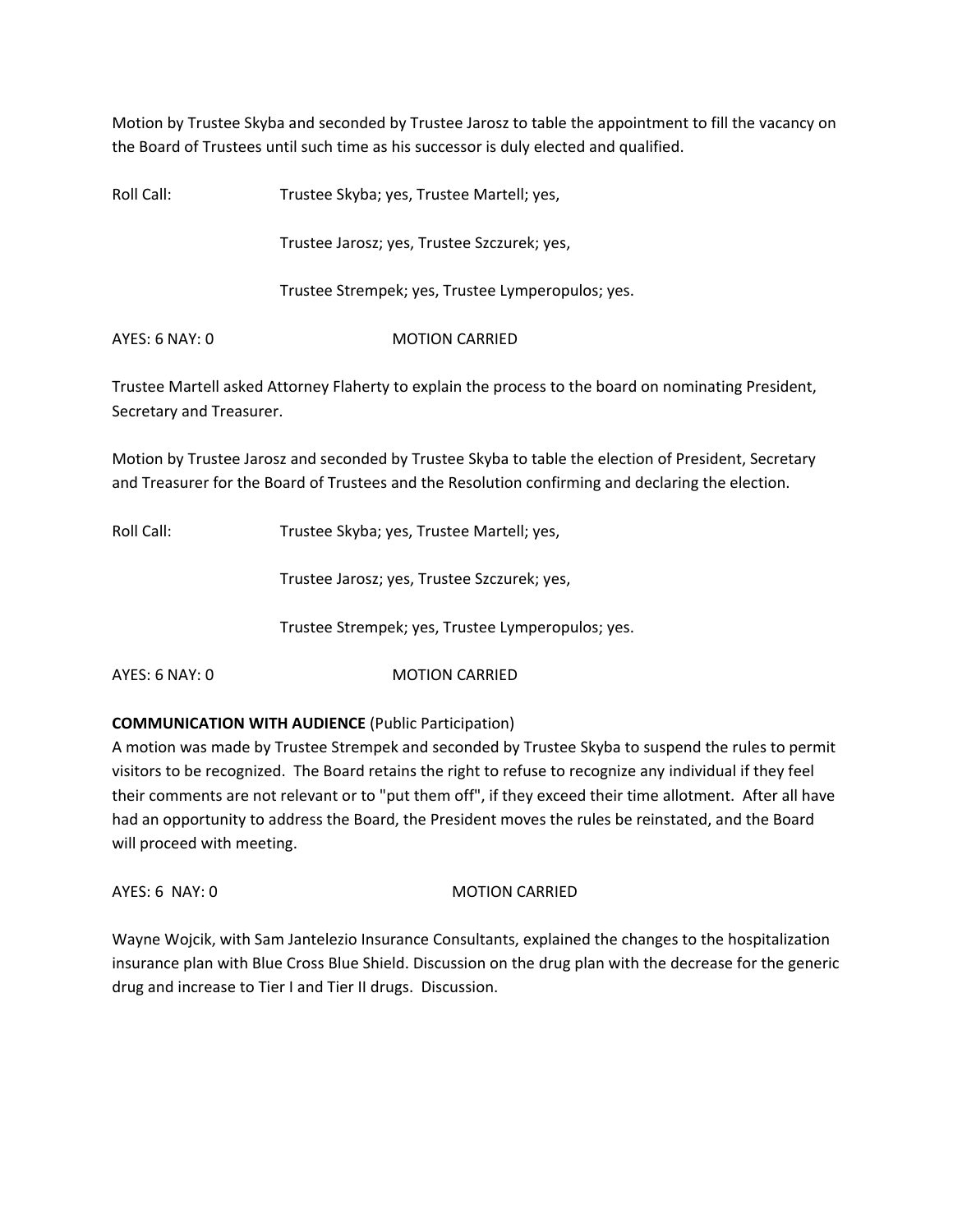A motion was made by Trustee Skyba and seconded by Trustee Szczurek to approve the payment of all current bills.

Roll Call: Trustee Skyba; yes, Trustee Martell; yes,

Trustee Jarosz; yes, Trustee Szczurek; yes,

Trustee Strempek; yes, Trustee Lymperopulos; yes.

AYES: 6 NAY: 0 MOTION CARRIED

A motion was made by Trustee Jarosz and seconded by Trustee Lymperopulos to approve the minutes of the Regular meeting held on May 14<sup>th</sup>, 2013.

Trustee Skyba had a question regarding Commissioner Rinaldi and being able to continue being on the Board of Commissioner. Discussion.

Roll Call: Trustee Skyba; present, Trustee Martell; yes,

Trustee Jarosz; yes, Trustee Szczurek; yes,

Trustee Strempek; yes, Trustee Lymperopulos; yes.

AYES: 6 NAY: 0 MOTION CARRIED

## **TREASURER'S REPORT**

Schedule of Assets (Arising from Cash Transactions) May 31, 2013

#### Assets

| Checking and money market accounts (interest rate-APY): |         |
|---------------------------------------------------------|---------|
| Plaza Bank checking (0.046%)                            | \$3,262 |
| Plaza Bank money market (0.295%)                        | 588,097 |
| Plaza Bank ambulance billing money market (0.295%)      | 390,123 |
| Plaza Bank-Medical 1003102                              | 1,628   |
| Total checking and money market accounts                | 983,110 |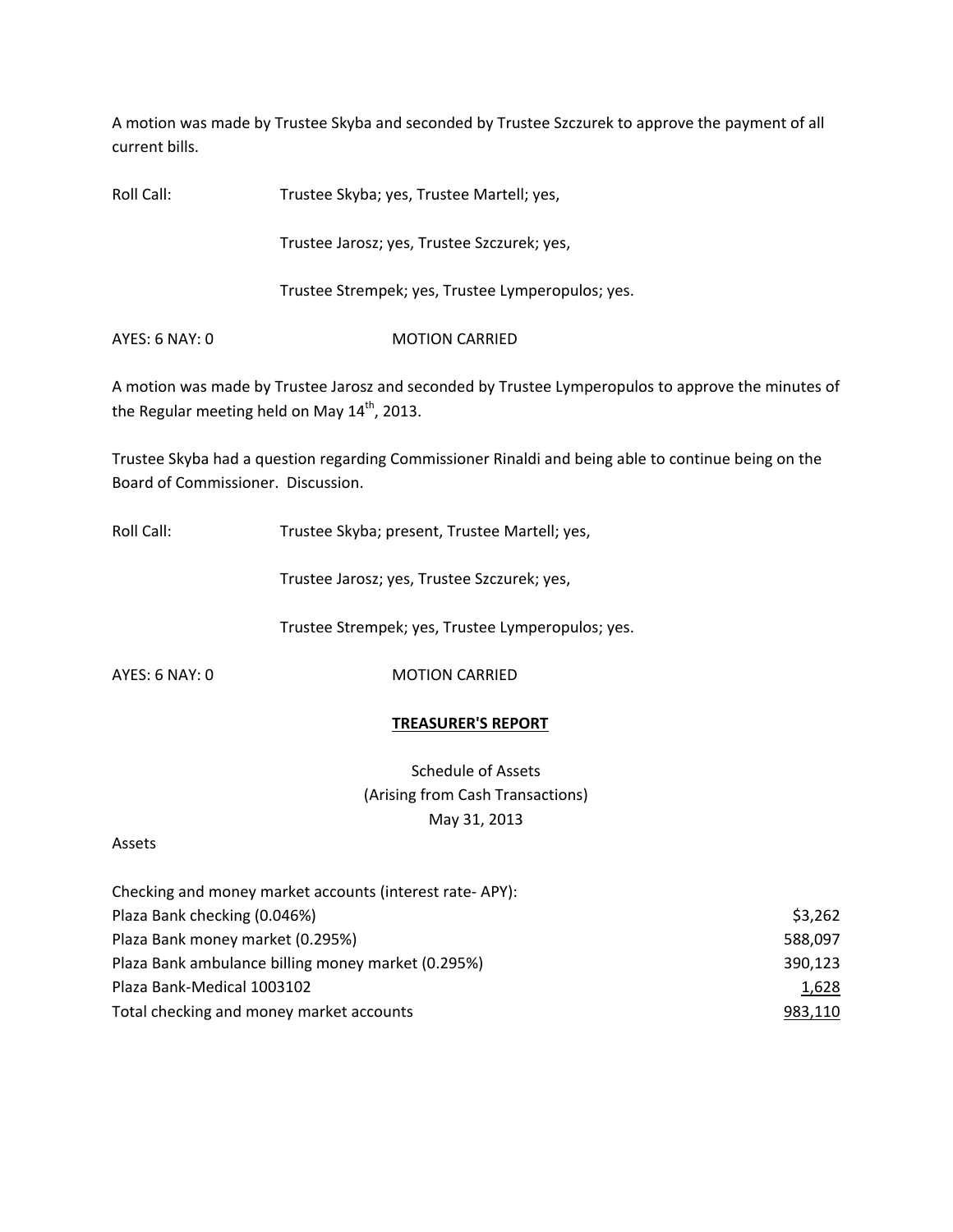| Certificates of deposit (interest rate and maturity):    |             |
|----------------------------------------------------------|-------------|
| Plaza Bank (0.65%, 09/02/14)                             | 619,025     |
| Belmont Bank and Trust (1.00% 08/23/14)                  | 528,032     |
| Plaza Bank (0.64% 07/17/14)                              | 124,081     |
| Plaza Bank (0.65% 09/18/14)                              | 420,236     |
| Plaza Bank (0.65% 06/23/13)                              | 470,157     |
| Belmont Bank (1.00% 08/21/14)                            | 509,219     |
| Belmont Bank (1.00% 07/19/14)                            | 359,776     |
| Total certificates of deposit                            | 3,030,526   |
| Total checking, money market and certificates of deposit | \$4.013.636 |

Motion by Trustee Skyba, seconded by Trustee Strempek to approve the Treasurer's report as presented from the Financial Statement for May 2013**.**

Discussion on the financial report and financial data that the trustees received and they can make an appointment with the chief to review if needed. Trustee Martell went through the financial reports. Discussion.

| Roll Call:     | Trustee Skyba; yes, Trustee Martell; yes,         |
|----------------|---------------------------------------------------|
|                | Trustee Jarosz; yes, Trustee Szczurek; yes,       |
|                | Trustee Strempek; yes, Trustee Lymperopulos; yes. |
| AYES: 6 NAY: 0 | <b>MOTION CARRIED</b>                             |

## **Chiefs Report:**

All Trustees received a copy of the alarm report.

All Trustees received a copy of the inspection report along with the list of completed inspections for this month.

We have had a lot of traffic come through our parking lot, people thinking it is an entrance to Mariano's. If you noticed on the way in we had signs made and Harwood Heights Public works installed them for us. It seems to be helping.

The office kitchen is 95% completed, all we need is to mount the faucet. On the agenda is a motion to approve additional funds for the kitchen. We ended up purchasing an extended warranty for all the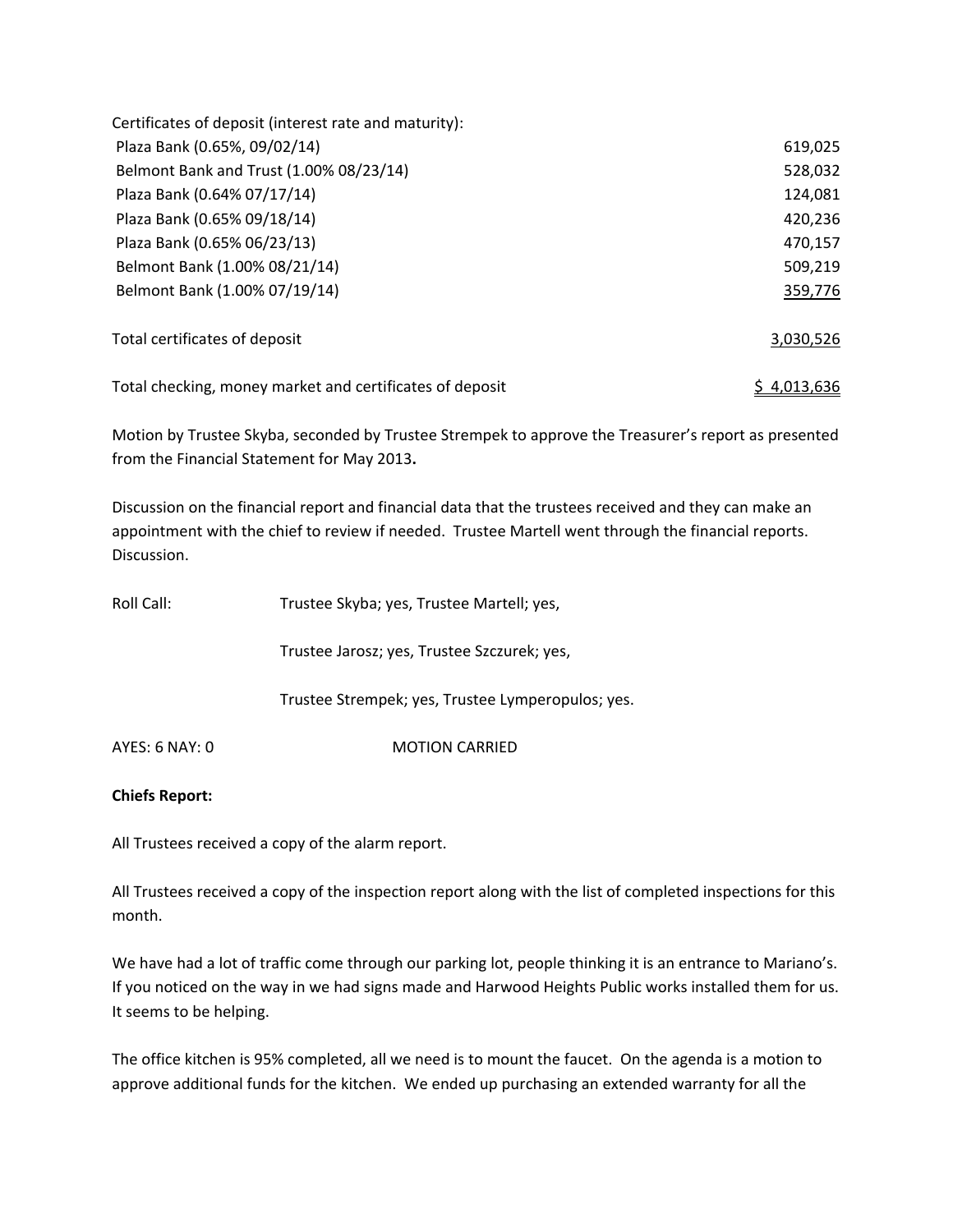appliances and the faucet cost a little more than we expected. The amount we went over was \$419.38 of which \$300.00 was for a 4 year extended warranty on all 4 appliances.

In your packet there were 4 quotes from auditors. Shawn Flaherty recommended three companies Sikich, Knutte and Lauderbach. Trustee Martell wanted a quote from O'Gorek and Trustee Strempek wanted one from Miller Cooper. Lauderbach said they could not do our audit because they were doing the books for our pension fund. Everybody has a spreadsheet with the quotes. After reviewing the information with Trustee Martell, we found the best fit would be with Knuette, they were the most aggressive and called several times to answer any questions. We would also save \$12,000 over what we paid the last few years. We contacted all their references and they were all very happy with their work.

There are 3 resumes in your packets and 2 more were given to you tonight for residents who are interested in becoming a Trustee. All of them seem like good candidates and would fit in well.

Brad Virgils stopped in today to let us know that the rehab is going well. He started a new program that should put him back to work in 4 to 6 weeks. This is the heart of the summer and it will cost a lot of overtime.

After the meeting, if you are available, we will meet at Pavone's in honor of Jim's last meeting. We would like to thank him for all of his hard work these past 6 years with the District.

Motion by Trustee Jarosz and seconded by Trustee Strempek to accept the Chief's Report for May 2013 as presented.

AYES: 6 NAY: 0 MOTION CARRIED

## **Presidents Report:**

Nothing to report.

Committees will remain until the Trustee position is filled.

#### **Committee Reports:**

Finance Committee‐ Trustee Martell stated they are working on the budget and will have to have a finance committee meeting.

Building and Equipment Committee‐ Trustee Szczurek stated that there is nothing to report and they will take a closer look in the future with equipment.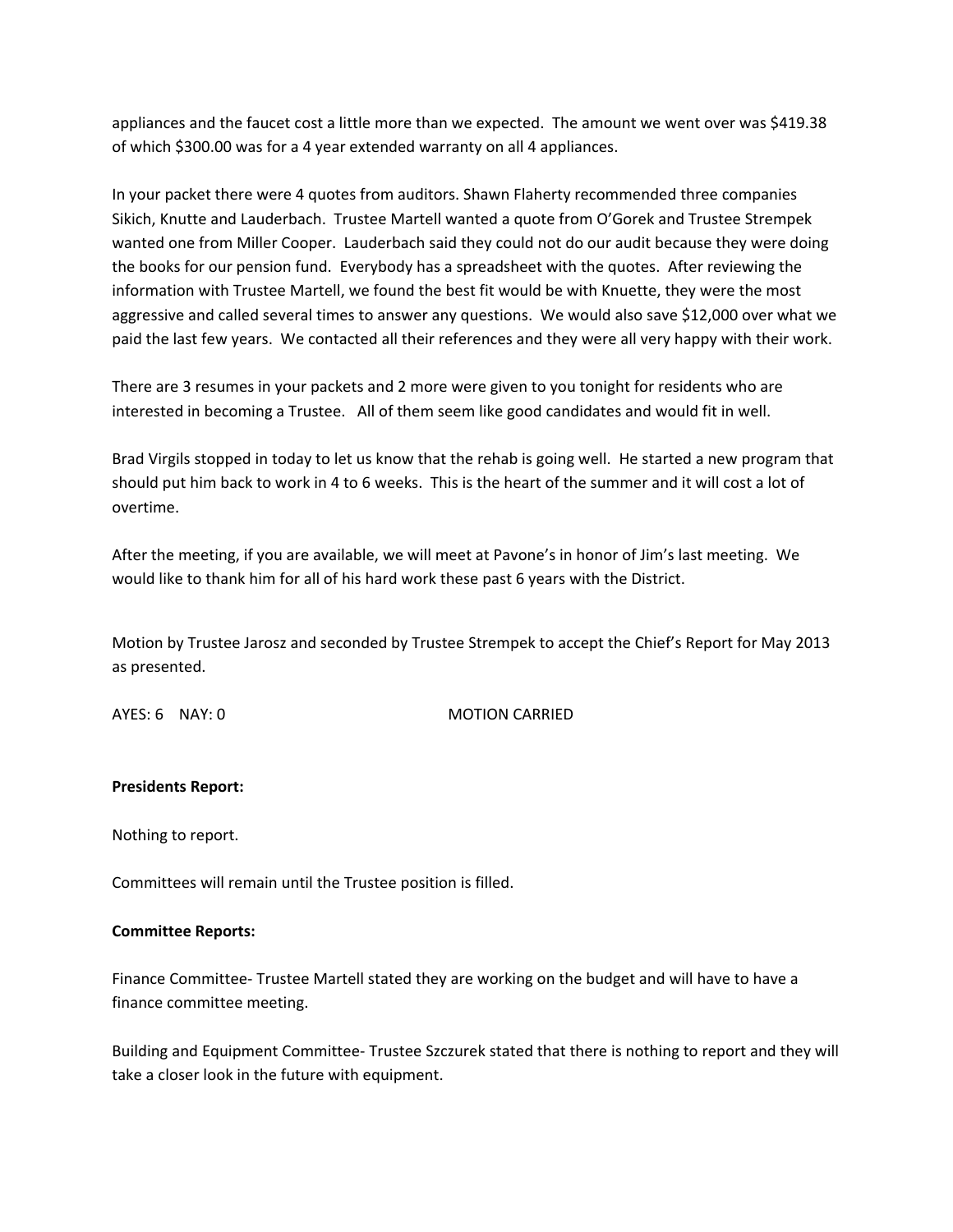Technology and PR Media Committee‐ Chairman Strempek stated there is nothing to report at this time.

Policy Committee‐ Trustee Skyba discussed looking into voting by proxy which Attorney Flaherty stated they have no authority. Trustee Skyba will be looking into a policy to attend meetings remotely. Discussion.

Pension Fund‐ Trustee Martell stated there will be a meeting in July.

## **Old Business:**

None

## **New Business**:

Attorney Flaherty discussed with the Trustees the discussion going on in the General Assembly regarding pension reform, PSEBA benefits, and the need to give rational for not hiring a candidate. Discussion. Trustee Martell asked about the health insurance and asked if we would be able to have a levy for the self-insurance portion. Attorney Flaherty stated we have a dormant liability fund which we have an idea for when the levy comes along. Trustee Martell asked if Attorney Flaherty if he could look into seeing if the self‐insurance is something to levy for. Discussion.

Motion by Trustee Skyba and seconded by Trustee Szczurek to approve the motion to approve Resolution #13‐1, A Resolution for payment of Prevailing Wage.

Roll Call: Trustee Skyba; yes, Trustee Martell; yes,

Trustee Jarosz; yes, Trustee Szczurek; yes,

Trustee Strempek; yes, Trustee Lymperopulos; yes.

AYES: 6 NAY: 0 MOTION CARRIED

Motion by Trustee Skyba and seconded by Trustee Jarosz to accept the audit proposal from Knuette and Associates for fiscal year ending June 30, 2013 at a cost not to exceed \$9,500.00.

Roll Call: Trustee Skyba; yes, Trustee Martell; yes,

Trustee Jarosz; yes, Trustee Szczurek; yes,

Trustee Strempek; yes, Trustee Lymperopulos; yes.

AYES: 6 NAY: 0 MOTION CARRIED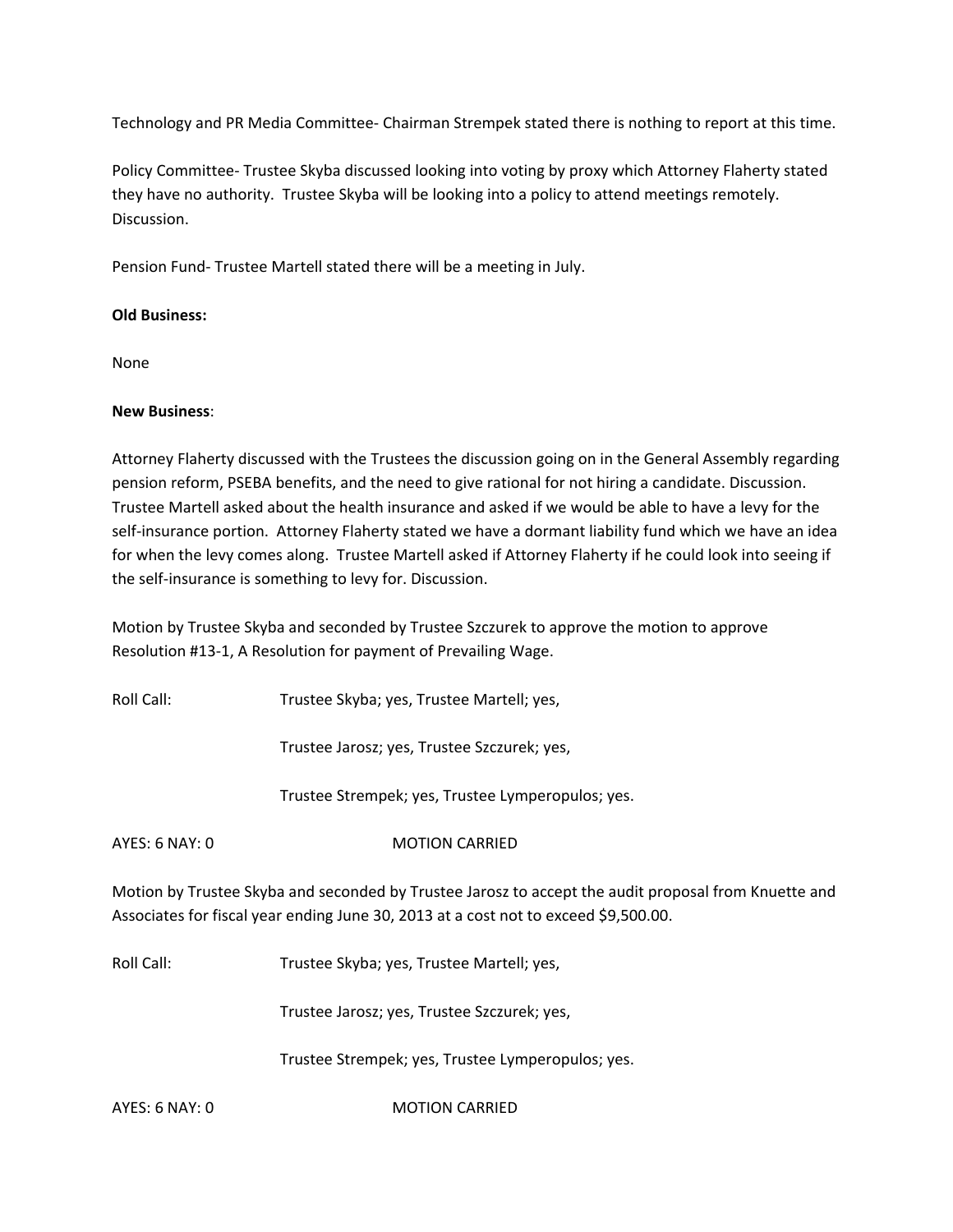Trustee Martell asked what the pleasure of the board is. Recommendation from the Chief is to go with the new policy but the question is with the drug coverage and if it is considered similar. Discussion.

Motion by Trustee Strempek and seconded by Trustee Jarosz to approve the Blue Cross Blue Shield health insurance policy HMO Plan RHHHB103 and PPO Plan RPPC3426, effective July 1, 2013 through June 30, 2014.

| Roll Call:     | Trustee Skyba; yes, Trustee Martell; yes,         |
|----------------|---------------------------------------------------|
|                | Trustee Jarosz; yes, Trustee Szczurek; yes,       |
|                | Trustee Strempek; yes, Trustee Lymperopulos; yes. |
| AYES: 6 NAY: 0 | <b>MOTION CARRIED</b>                             |
|                |                                                   |

Motion by Trustee Szczurek and seconded by Trustee Lymperopulos to approve additional funds for the office kitchen remodel, not to exceed \$500.00.

Roll Call: Trustee Skyba; yes, Trustee Martell; yes,

Trustee Jarosz; yes, Trustee Szczurek; yes,

Trustee Strempek; yes, Trustee Lymperopulos; yes.

AYES: 6 NAY: 0 MOTION CARRIED

Motion by Trustee Strempek and seconded by Trustee Lymperopulos to approve the transfer of the following items:

\$5,000 from (Ambulance) Ambulance Salaries‐ Paramedic Services of Illinois, Inc.‐ Contractual paramedic ambulance service‐personnel and move to (Ambulance) Administrative Salaries.

\$17,000 from Corporate Group Hospital, Medical, Dental and move to Corporate Administrative Salaries.

\$4,000 from Corporate Purchase of New Equipment and move to Corporate Fire Prevention Bureau Salaries.

\$3,000 from Corporate Building Additions and Improvements and move to Corporate Radio Equipment and Services.

\$2,000 from Corporate Utilities and move to Workers Compensation Insurance.